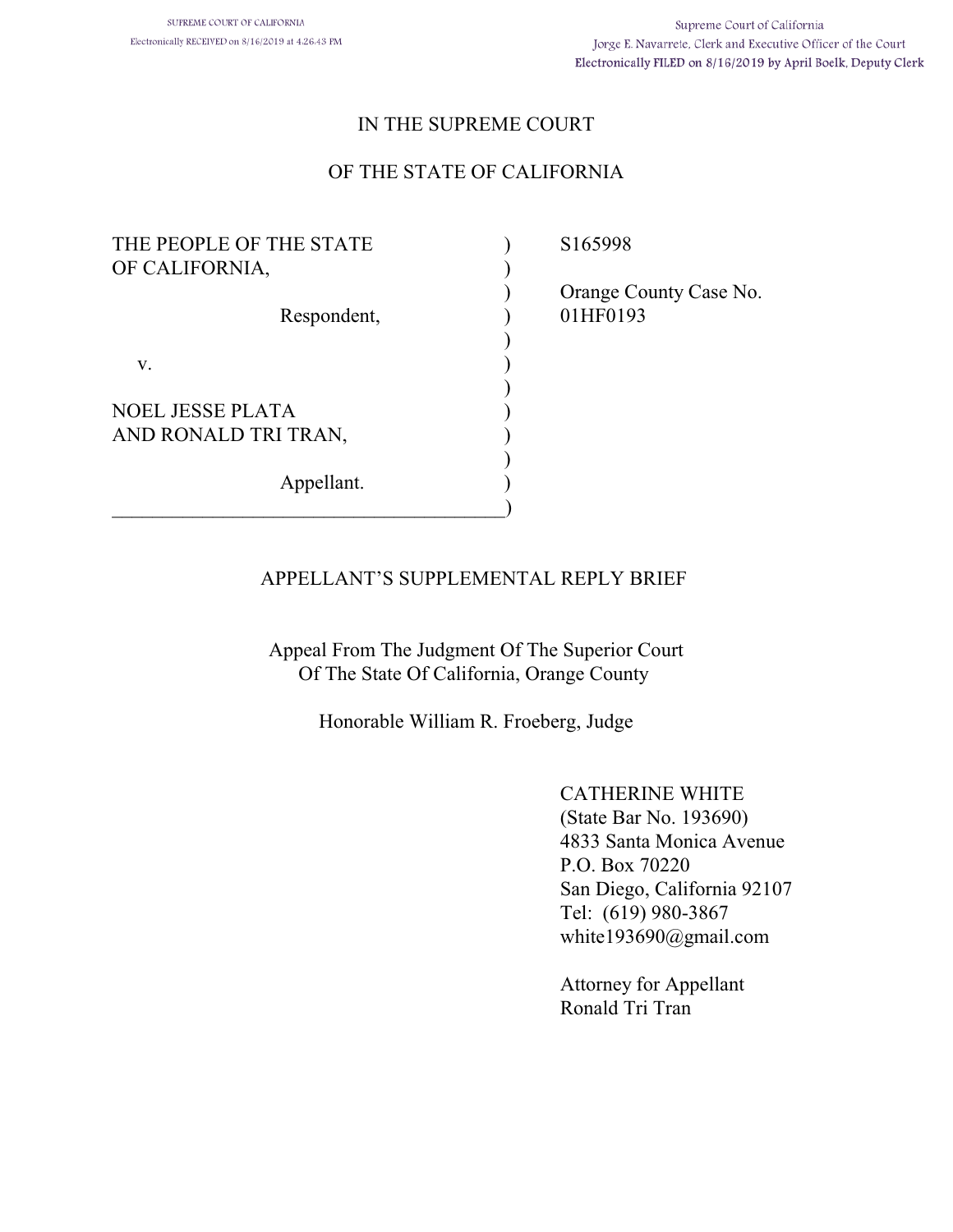# **TABLE OF CONTENTS**

| $\overline{I}$ . | MR. TRAN JOINS PLATA'S REPLY TO RESPONDENT'S ARGUMENT<br>THAT THERE WAS SUFFICIENT EVIDENCE THAT THE CRIME WAS<br>COMMITTED FOR THE BENEFIT OF, AT THE DIRECTION OF, OR IN<br>ASSOCIATION WITH A "CRIMINAL STREET GANG," AS DEFINED BY  |  |
|------------------|-----------------------------------------------------------------------------------------------------------------------------------------------------------------------------------------------------------------------------------------|--|
|                  |                                                                                                                                                                                                                                         |  |
| II.              | MR. TRAN JOINS PLATA'S REPLY TO RESPONDENT'S ARGUMENT<br>THAT THE IMPOSITION OF THE DEATH PENALTY FOR CRIMES<br><b>COMMITTED BY 20 YEAR OLDS DOES NOT VIOLATE DUE PROCESS</b><br>AND THE EIGHTH AMENDMENT PROHIBITION AGAINST CRUEL AND |  |
|                  |                                                                                                                                                                                                                                         |  |
|                  |                                                                                                                                                                                                                                         |  |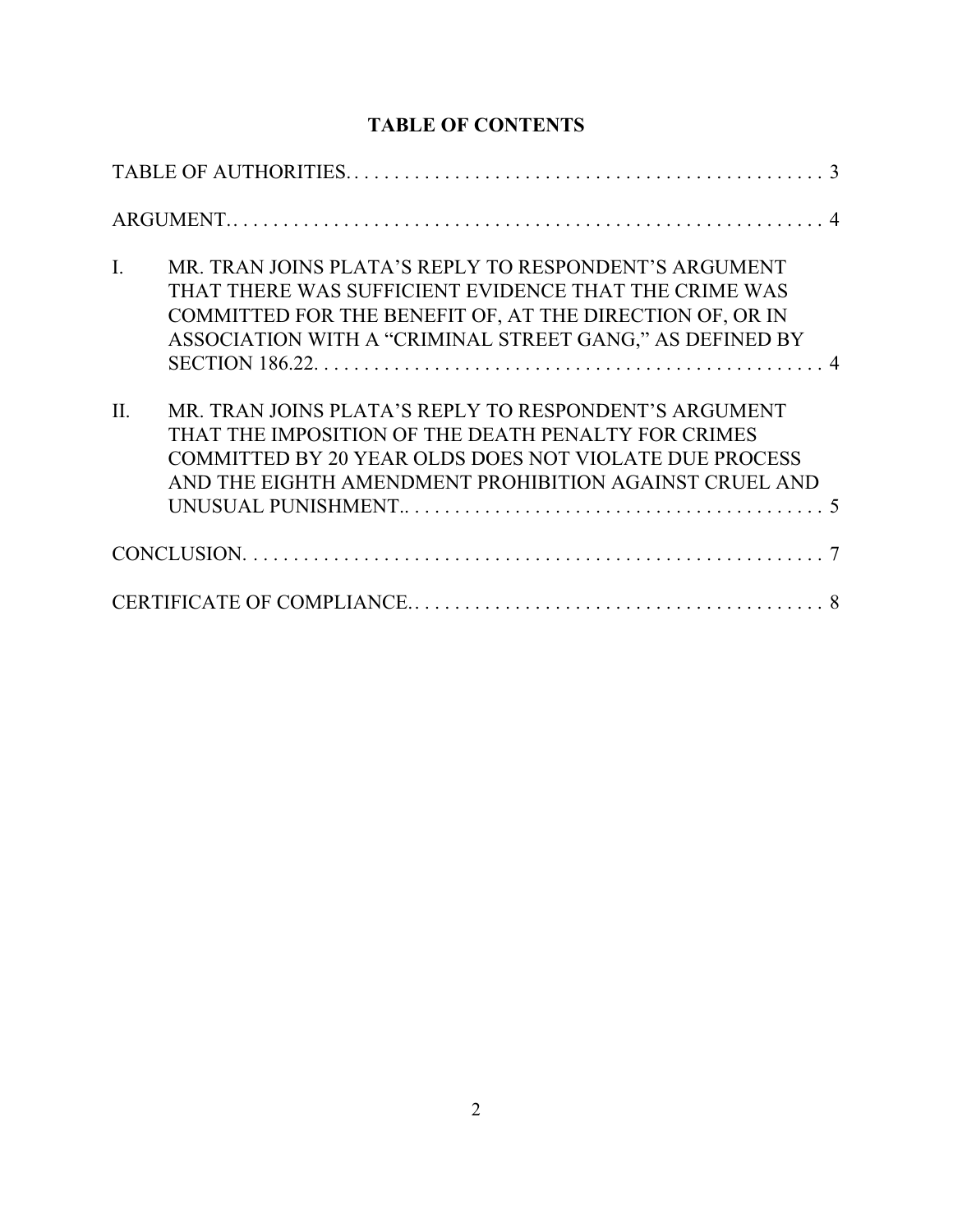# **TABLE OF AUTHORITIES**

# **CASES**

|  |  | <i>Roper v. Simmons</i> (2005) 543 U.S. 551. $\ldots \ldots \ldots \ldots \ldots \ldots$ 6 |  |
|--|--|--------------------------------------------------------------------------------------------|--|
|--|--|--------------------------------------------------------------------------------------------|--|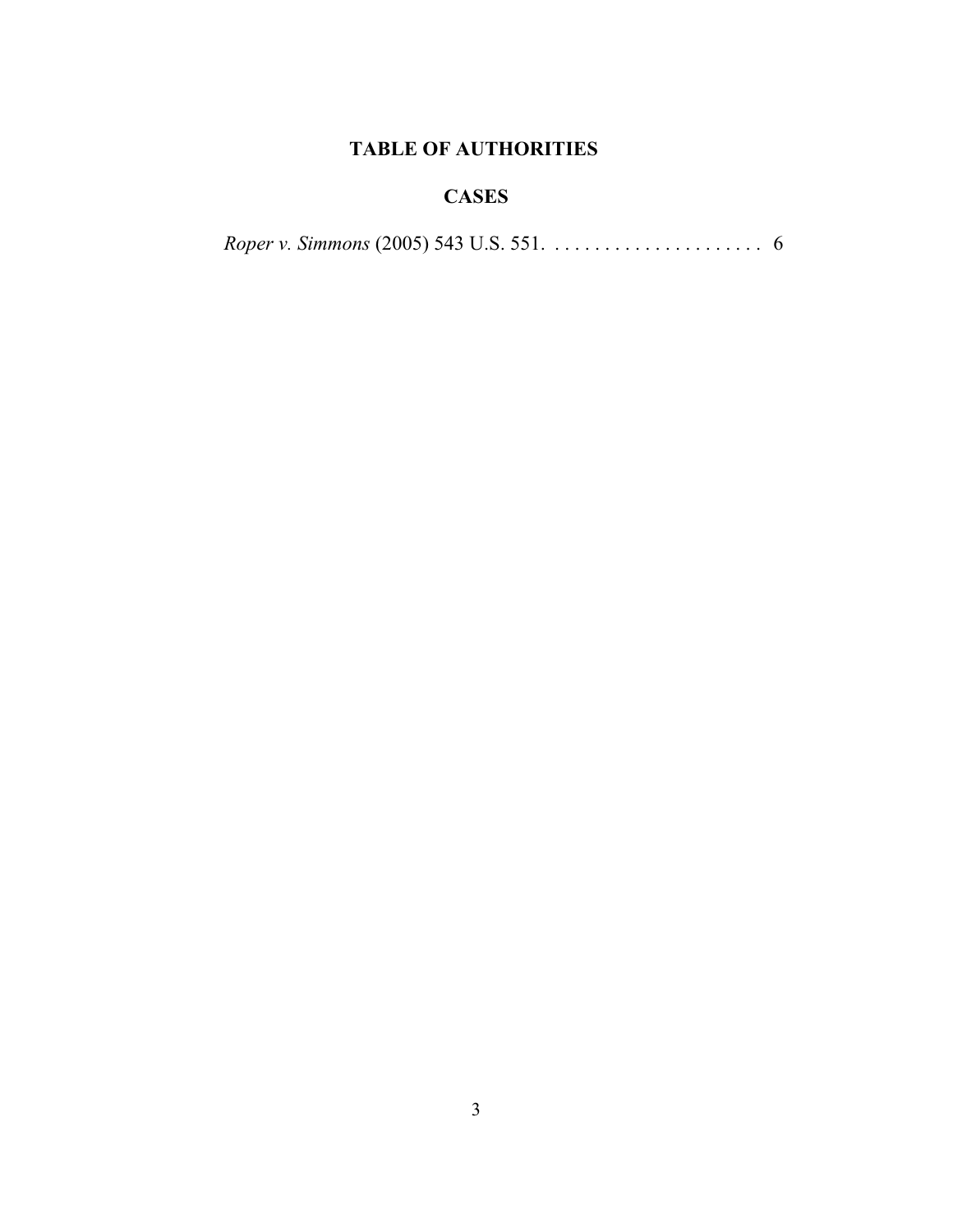#### **ARGUMENT**

# **I. MR. TRAN JOINS PLATA'S REPLY TO RESPONDENT'S ARGUMENT THAT THERE WAS SUFFICIENT EVIDENCE THAT THE CRIME WAS COMMITTED FOR THE BENEFIT OF, AT THE DIRECTION OF, OR IN ASSOCIATION WITH A "CRIMINAL STREET GANG," AS DEFINED BY SECTION 186.22.**

Pursuant to Rule 8.200 of the California Rules of Court, Mr. Tran hereby joins in Argument I of co-appellant Plata's reply brief. (*See* Plata's Appellant's Reply Brief ("PARB") 13-21.) In Argument VIII of his supplemental opening brief, Plata contended that the phrase "criminal street gang" in the first prong of section 186.22, subdivision (b)(1), has a different meaning than the phrase "gang members" in the second prong of section 186.22, subdivision (b)(1). (Plata's Appellant's Supplemental Opening Brief ("PSAOB") 26-31.) Plata further contended that "there was no evidence other than the expert's unsupported generalized conclusions that Mr. Plata or Tran relied on their gang membership and the apparatus of the VFL in committing the robbery and murder of Linda Park." (PSAOB 31-35.)

In Argument I of his supplemental opening brief, Mr. Tran joined Argument VIII of Plata's supplemental opening brief. (Supplemental Opening Brief ("SAOB") 4.) In response to Mr. Tran's supplemental opening brief, respondent "incorporates by reference Argument VII in Respondent's Brief (RB 121-128) and Argument[] XV . . . in Respondent's Supplemental Brief filed on August 31, 2018 (RSB 5-[10])." (Respondent's [Second] Supplemental Brief ("RSSB") 2.) In Argument I of its reply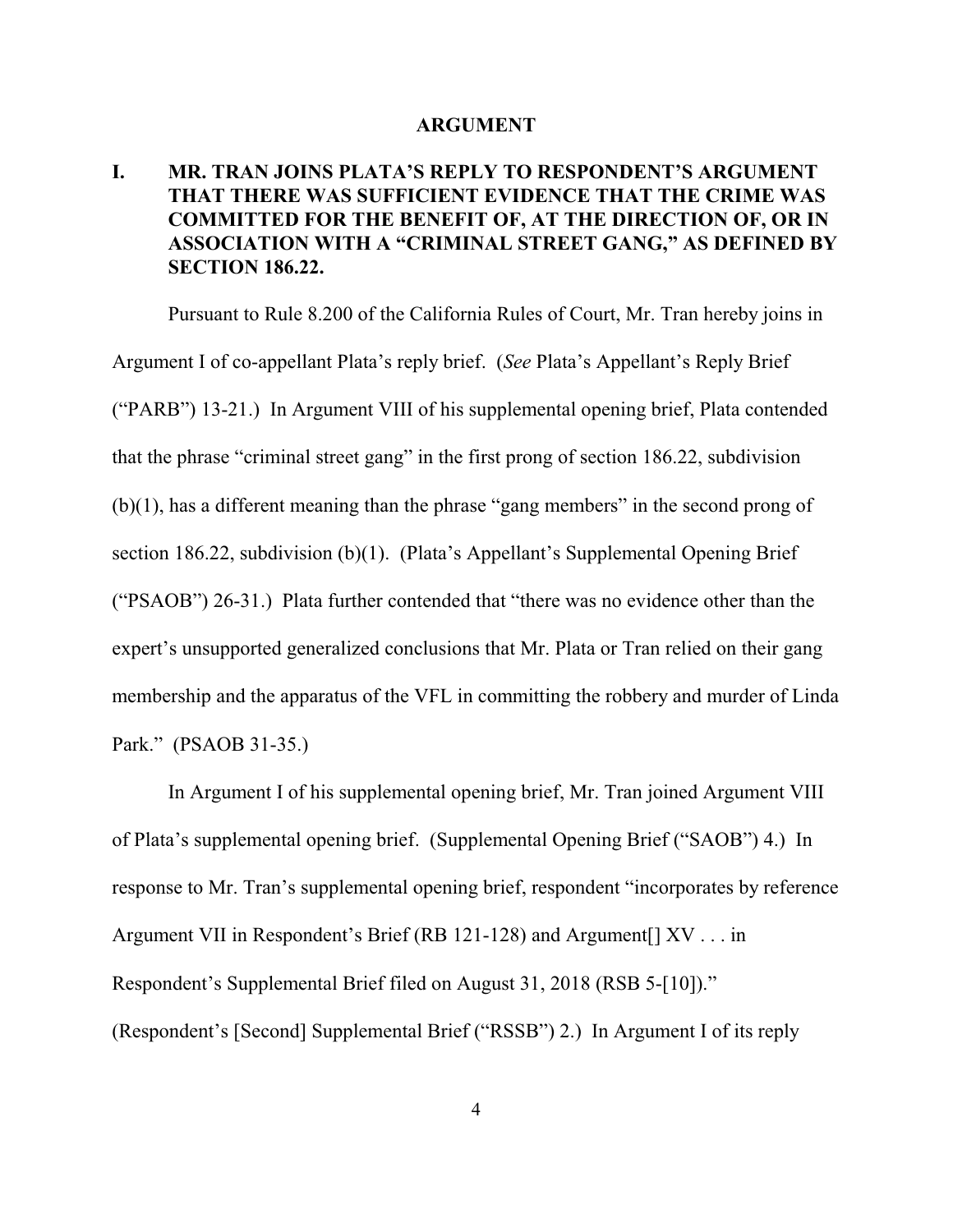brief, Mr. Plata responded to all respondent's relevant arguments raised in Respondent's Brief and Respondent's Supplemental Brief. (*See* PARB 13-21.) The facts and law underlying these arguments apply equally to Mr. Tran.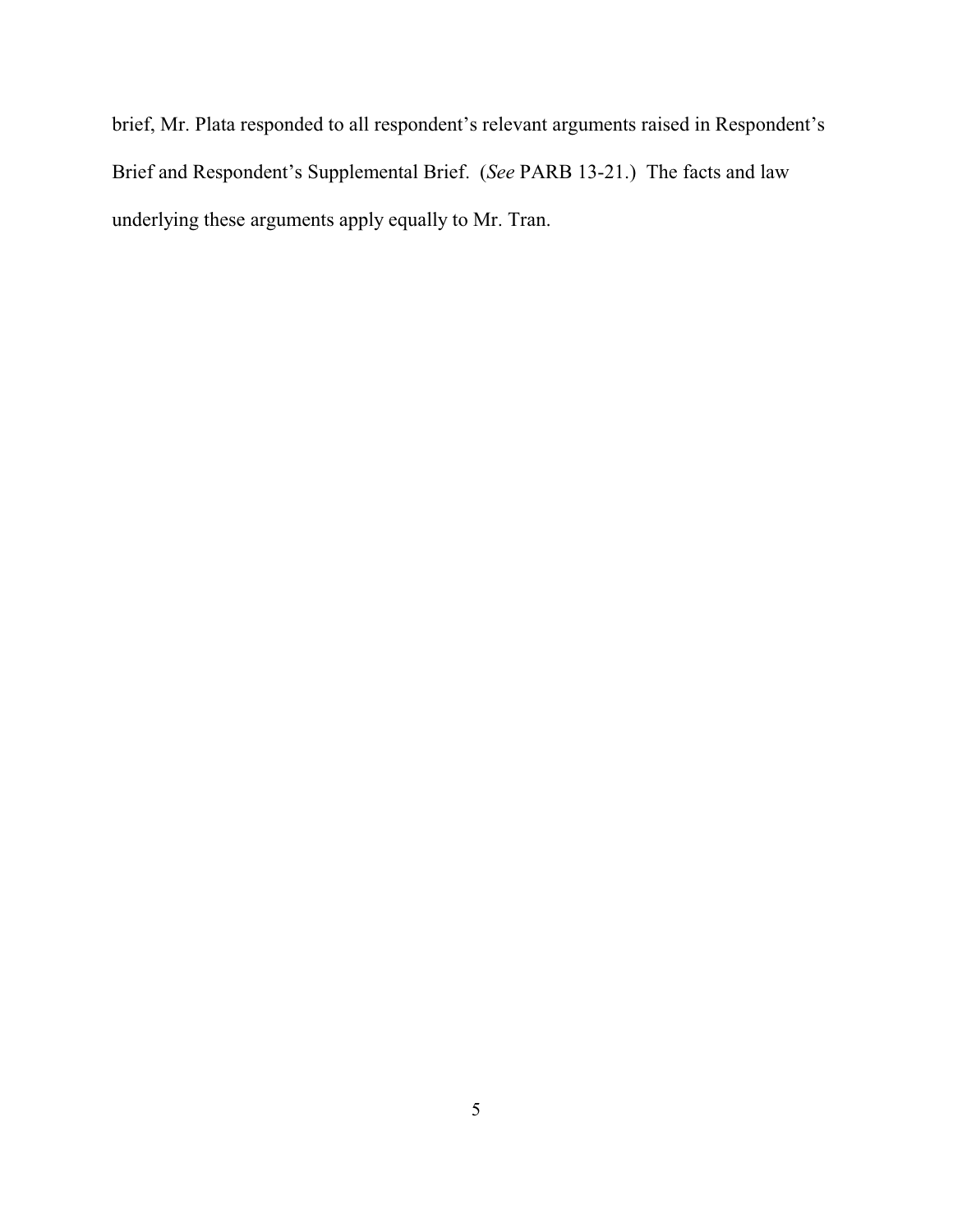# **II. MR. TRAN JOINS PLATA'S REPLY TO RESPONDENT'S ARGUMENT THAT THE IMPOSITION OF THE DEATH PENALTY FOR CRIMES COMMITTED BY 20 YEAR OLDS DOES NOT VIOLATE DUE PROCESS AND THE EIGHTH AMENDMENT PROHIBITION AGAINST CRUEL AND UNUSUAL PUNISHMENT.**

Pursuant to Rule 8.200 of the California Rules of Court, Mr. Tran hereby joins in Argument XIII of co-appellant Plata's reply brief. (*See* PARB 54-70.) In Argument IX of his supplemental opening brief, Plata contended that the imposition of the death penalty for crimes committed by 18 to 20 year olds violates the Eighth Amendment's prohibition against cruel and unusual punishment, principally relying on *Roper v. Simmons* (2005) 543 U.S. 551. (PSAOB 36-74.) In *Roper*, the United States Supreme Court banned the execution of persons under 18 years old at the time of their crimes. (543 U.S. at pp. 578-579.)

In Argument II of his supplemental opening brief, Mr. Tran joined Argument IX of Plata's supplemental opening brief. (SAOB 5-6.) In response to Mr. Tran's supplemental opening brief, respondent "incorporates by reference . . . Argument[] XVI . . . in Respondent's Supplemental Brief filed on August 31, 2018 (RSB [11]-21)." (RSSB 2.) In Argument XIII of its reply brief, Mr. Plata responded to all respondent's relevant arguments raised in Respondent's Supplemental Brief. (*See* PARB 54-70.) The facts and law underlying these arguments apply equally to Mr. Tran.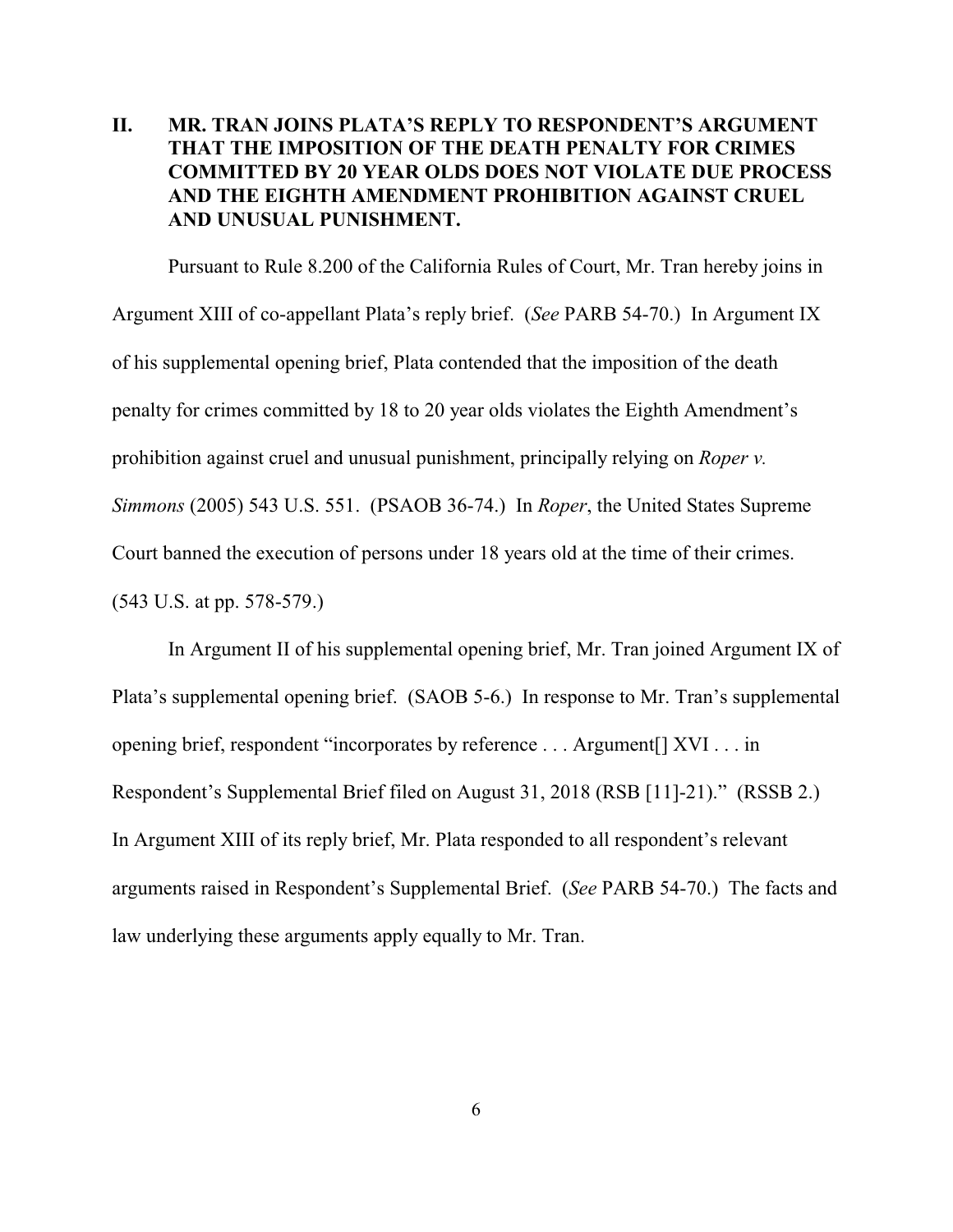## **CONCLUSION**

For all these reasons, and for the reasons stated in Mr. Tran's opening and reply briefs, and the briefing of his co-appellant in which Mr. Tran joined pursuant to California Rule of Court 8.200, reversal and/or remand is required.

DATED: August 16, 2019 Respectfully submitted,

\_/s/ Catherine White\_\_\_\_\_\_\_\_\_\_\_ Catherine White Attorney for Appellant Ron Tri Tran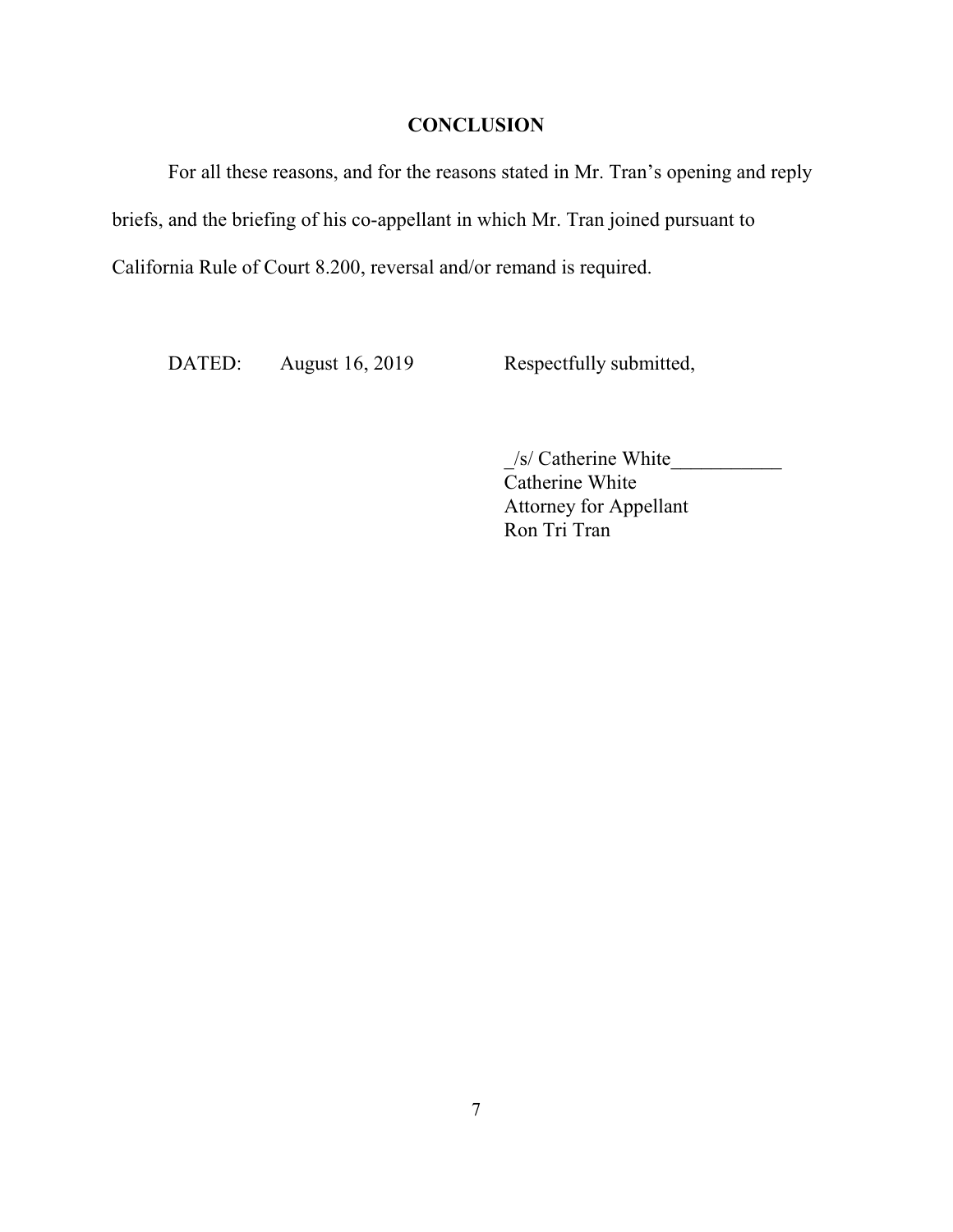# **CERTIFICATE OF COMPLIANCE**

I certify that the accompanying non-redacted brief is double spaced, that a 13-point proportional font was used, and that there are 532 words in the brief.

Dated: August 16, 2019 \_\_/s/ Catherine White\_\_\_\_\_\_\_\_ Catherine White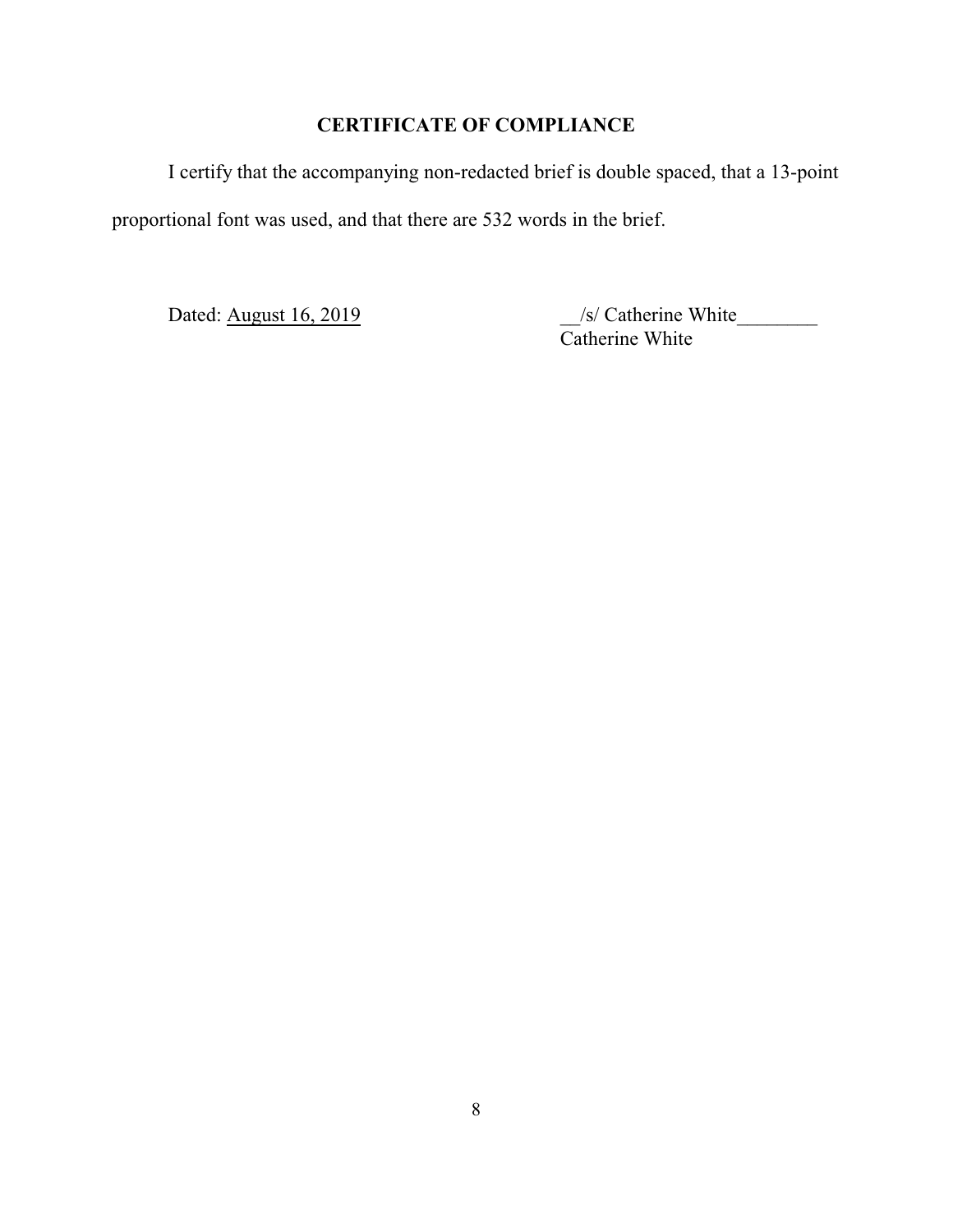#### CERTIFICATE OF SERVICE

I, Catherine White, the undersigned, declare as follows:

I am a citizen of the United States, over the age of 18 years and not a party to the within action. My business address is 4833 Santa Monica Avenue, #70220, San Diego, California 92107.

On August 16, 2019, I served the within

#### **APPELLANT'S SUPPLEMENTAL REPLY BRIEF, S165998**

upon the parties named below by depositing a true copy in a United States mailbox in San Diego, California, in a sealed envelope, postage prepaid, and addressed as follows:

Clerk of the Court, Orange County Superior Court Central Justice Center 700 Civic Center Drive West Santa Ana, California 92701

Ronald Tri Tran : Appellant CDC Number: G-30920 San Quentin State Prison San Quentin, California 94974

and upon the parties named below by submitting an electronic copy through TrueFiling or email (as indicated):

Attorney General - San Diego Office Ms. Jolie Lipsig Holly Wilkens, Capital Case Coordinator Deputy Public Defender P.O. Box 85266 770 L Street, Suite 1000 San Diego, CA 92186 Sacramento, California 95814 **Holly.Wilkens@doj.ca.gov Jolie.lipsig@ospd.ca.gov**

California Appellate Project (via e-mail) Wesley VanWinkle, Esq. 101 Second Street, Suite 600 P.O. Box 5216 San Francisco, California 94105 Berkeley, California 94705 **Filing@capsf.org Tacitus@pacbell.net**

Deputy Attorney General 401 W. Civic Center Drive 600 West Broadway, Suite 1800 Santa Ana, California 92701 San Diego, California 92101 **appellate@da.ocgov.com Christine.Friedman@doj.ca.gov**

Christine Y. Friedman Office of the District Attorney (via e-mail)

I declare under penalty of perjury that the foregoing is true.

Executed on August 16, 2019, in San Diego, California.

 /s/ Catherine White Declarant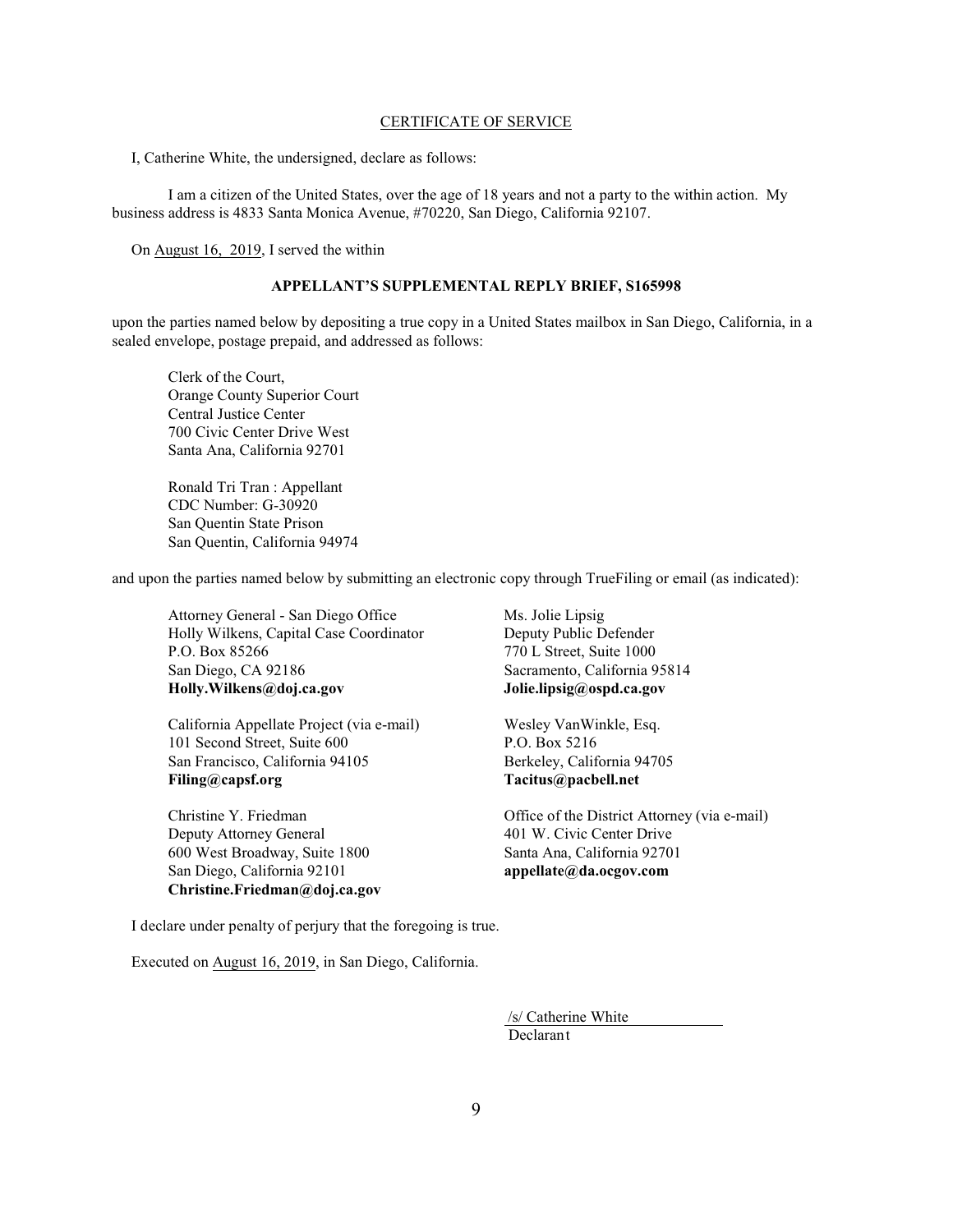#### **STATE OF CALIFORNIA**

Supreme Court of California

# *PROOF OF SERVICE*

# **STATE OF CALIFORNIA**

Supreme Court of California

#### Case Name:**PEOPLE v. PLATA (NOEL) & TRAN (RONALD)**

Case Number:**S165998**

Lower Court Case Number:

- 1. At the time of service I was at least 18 years of age and not a party to this legal action.
- 2. My email address used to e-serve: **white193690@gmail.com**
- 3. I served by email a copy of the following document(s) indicated below:

Title(s) of papers e-served:

| <b>Filing</b><br>l vpe    | <b>Document Title</b>   |
|---------------------------|-------------------------|
| <b>SUPPLEMENTAL BRIEF</b> | Rev2SARB Tran<br>165998 |

Service Recipients:

| <b>Person Served</b>                                                                                                   | <b>Email Address</b>              | <b>Type</b> | Date /<br><b>Time</b>                         |
|------------------------------------------------------------------------------------------------------------------------|-----------------------------------|-------------|-----------------------------------------------|
| Catherine White<br>Law Office of Catherine White, APC                                                                  | white193690@gmail.com             | e-          | 8/16/2019<br>Serve <sup>[4:26:54]</sup><br>PМ |
| Wesley Van Winkle<br>Attorney at Law                                                                                   | tacitus@pacbell.net               | e-          | 8/16/2019<br>Serve <sup>[4:26:54]</sup><br>PM |
| Susan Weaver<br>Department of Justice, Office of the Attorney General-San Diego                                        | Susan. Weaver@doj.ca.gov          | e-          | 8/16/2019<br>Serve <sup>[4:26:54]</sup><br>PМ |
| Maria Soria<br>Department of Justice, Office of the Attorney General-San Diego                                         | maria.soria@doj.ca.gov            | le-         | 8/16/2019<br>Serve <sup>[4:26:54]</sup><br>PМ |
| Office Of The State Attorney Office Of The State Attorney General<br>Court Added                                       | sdag.docketing@doj.ca.gov         | e-          | 8/16/2019<br>Serve <sup>[4:26:54]</sup><br>PМ |
| Karen Hamilton<br>Office of the State Public Defender                                                                  | karen.hamilton@ospd.ca.gov        | e-          | 8/16/2019<br>Serve <sup>[4:26:54]</sup><br>PМ |
| Jolie Lipsig<br>Office of the State Public Defender                                                                    | jolie.lipsig@ospd.ca.gov          | e-          | 8/16/2019<br>Serve <sup>[4:26:54]</sup><br>PМ |
| Attorney General - San Diego Attorney General - San Diego Office<br>Holly Wilkens, Supervising Deputy Attorney General | Holly. Wilkens@doj.ca.gov         | e-          | 8/16/2019<br>Serve <sup>[4:26:54]</sup><br>PM |
| Christine Friedman<br>Office of the Attorney General                                                                   | Christine. Friedman@doj.ca.gov e- |             | 8/16/2019<br>Serve 4:26:54<br>PM              |